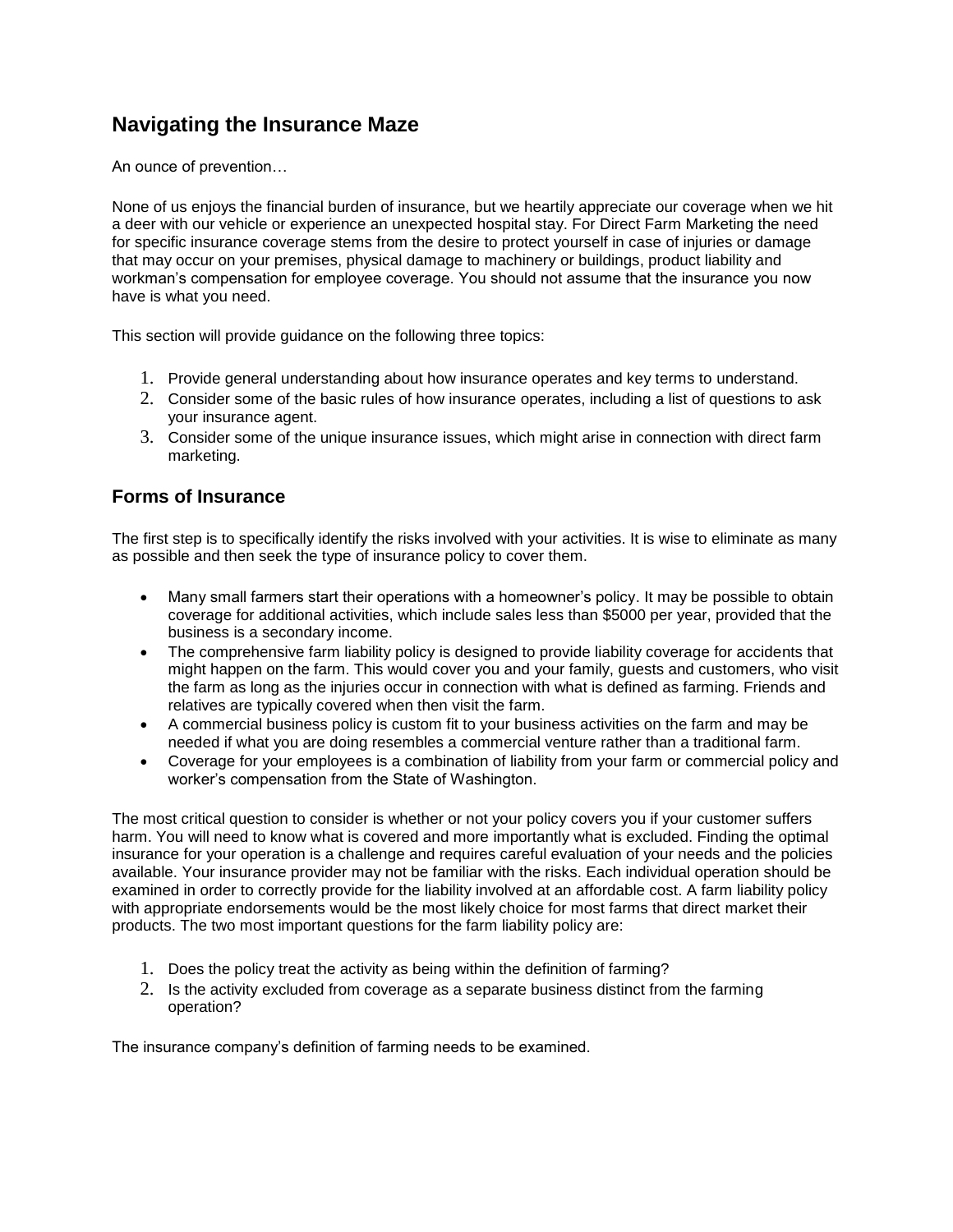## **Risk Management for Direct Farm Marketers**

### **Agents and Brokers**

In order to find the correct policy for your endeavor, you need the guidance of an insurance professional. You have choices in the insurance marketplace:

- **Agents** represent specific companies or a number of companies and within this context will be very responsive to your inquiries
- **Brokers** represent you directly in the marketplace. They provide an independent source of information and can put together the best package for specific circumstances. The broker works for you.

How do you find the right agent or broker? Ask your friends, neighbors and family, especially people who have had difficulty finding coverage. Many people prefer to work with a local agent in their hometown. Don't neglect to investigate potential agents and brokers every way that you can, even though they are familiar to you.

Establishing a relationship with your agent or broker is very important. Be sure and choose a company that guarantees "truth in exchange." You will want to know that the person you do business with is trustworthy. Whatever they promise needs to be in writing. As hard as it is, carefully read your policy and keep asking questions until you understand what it says. Never go on assumptions; the proof of your protection will be in the policy.

Keep in mind that you are paying money for insurance so you expect to be covered. You will not be able to obtain the coverage you need unless your agent knows what you are doing. It is important to be thorough and explain to your agent what you are doing so the agent can write the policy you need.

You have an obligation to periodically report any changes in the nature of your activities or property that is the subject of your coverage.

#### **Questions to Ask Your Agent**

As you begin to communicate with your agent or broker, keep a running list of questions you would like answered. You have a right to have all of your questions answered because you are paying money for insurance and you don't want any surprises in the future. In addition, if you are thorough and can clearly explain what you are doing, the agent or broker can write the policy you need.

#### **Here are some sample questions:**

- Are you a general agent working for one company or an independent agent?
- At what point does my homeowner's policy no longer cover my involvement with direct farm marketing?
- Can my homeowner's policy be extended to cover my activities (with additional premiums)?
- Is there a limit to the amount or type of direct farm sales I can make and still have them considered as incidental to my farm operation?
- If I have a farm policy, does my liability cover my direct farm marketing sales, such as at my roadside stand, U-pick operations, delivery to restaurants and farmer's markets? What activities are excluded as a "separate business" for which I need to buy a commercial policy?